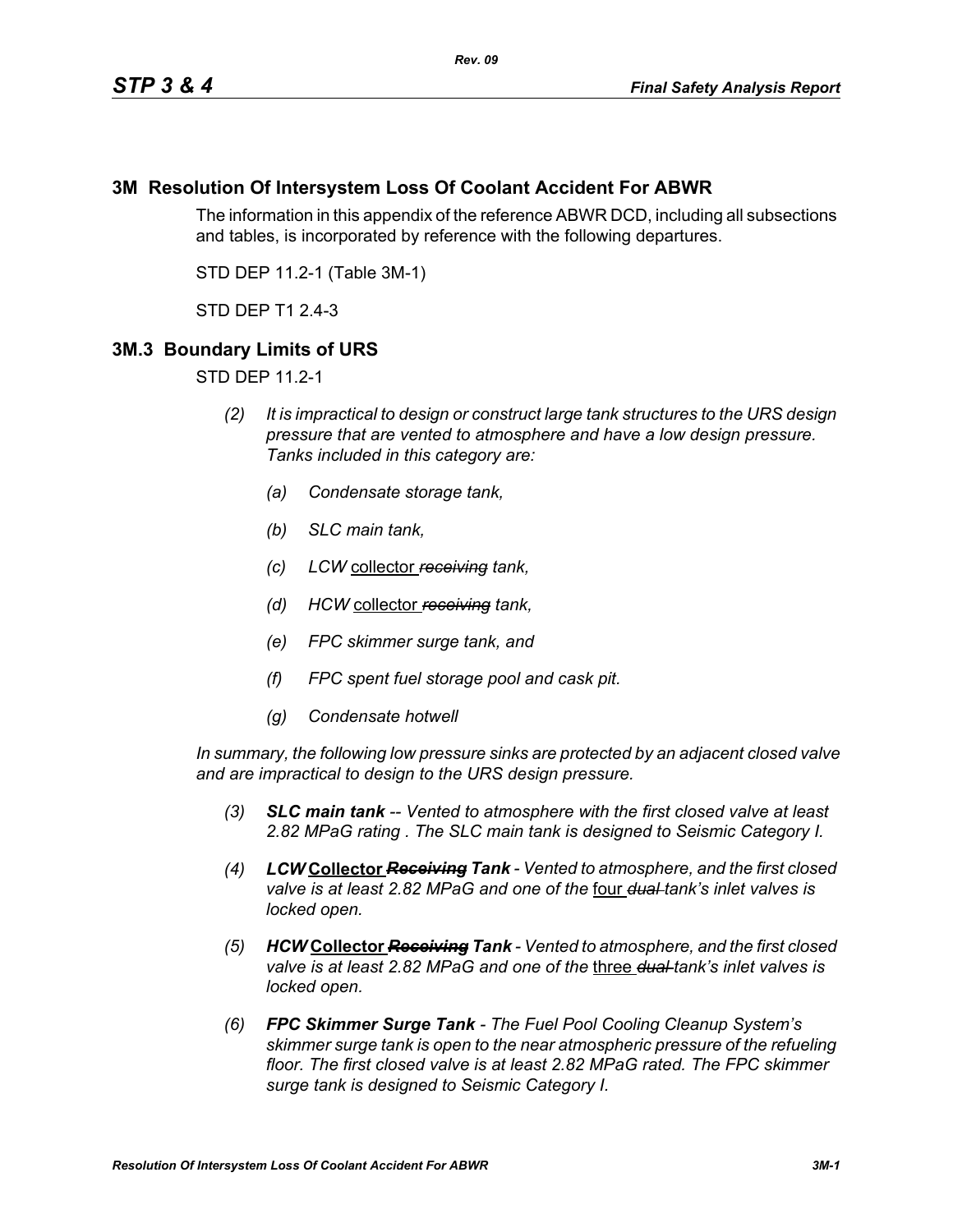# **3M.4 Evaluation Procedure**

STD DEP 11.2-1

*Typical systems for this upgrade include the:*

- *(1) Radwaste LCW and HCW* collector *receiving tank piping,*
- *(2) Fuel Pool Cooling System's RHR interface piping connected to the skimmer surge tanks,*
- *(3) Condensate Storage System's tank locked open supply valves,*
- *(4) Makeup Water Condensate and Makeup Water Purified Systems with locked open valves and pump bypass piping to the Condensate Storage Tank.*

*All test, vent and drain piping was upgraded where it interfaces with the piping upgraded to URS pressure. Similarly, all instrument and relief valve connecting piping was upgraded.*

### **3M.5 Systems Evaluated**

STD DEP 11.2-1

*The following fourteen systems, interfacing directly or indirectly with the RCPB, were evaluated.*

|                                                                                         | Tier 2 Figure No. |
|-----------------------------------------------------------------------------------------|-------------------|
| 11. Makeup Water (Purified) (MUWP)<br>System.                                           | $9.2 - 5$         |
| 12. Radwaste System<br>(LCW Collector Receiving Tank, HCW<br>Collector Receiving Tank). | 11 2-2            |
| 13. Condensate and Feedwater (CFS)<br>System                                            | $10.4 - 6$        |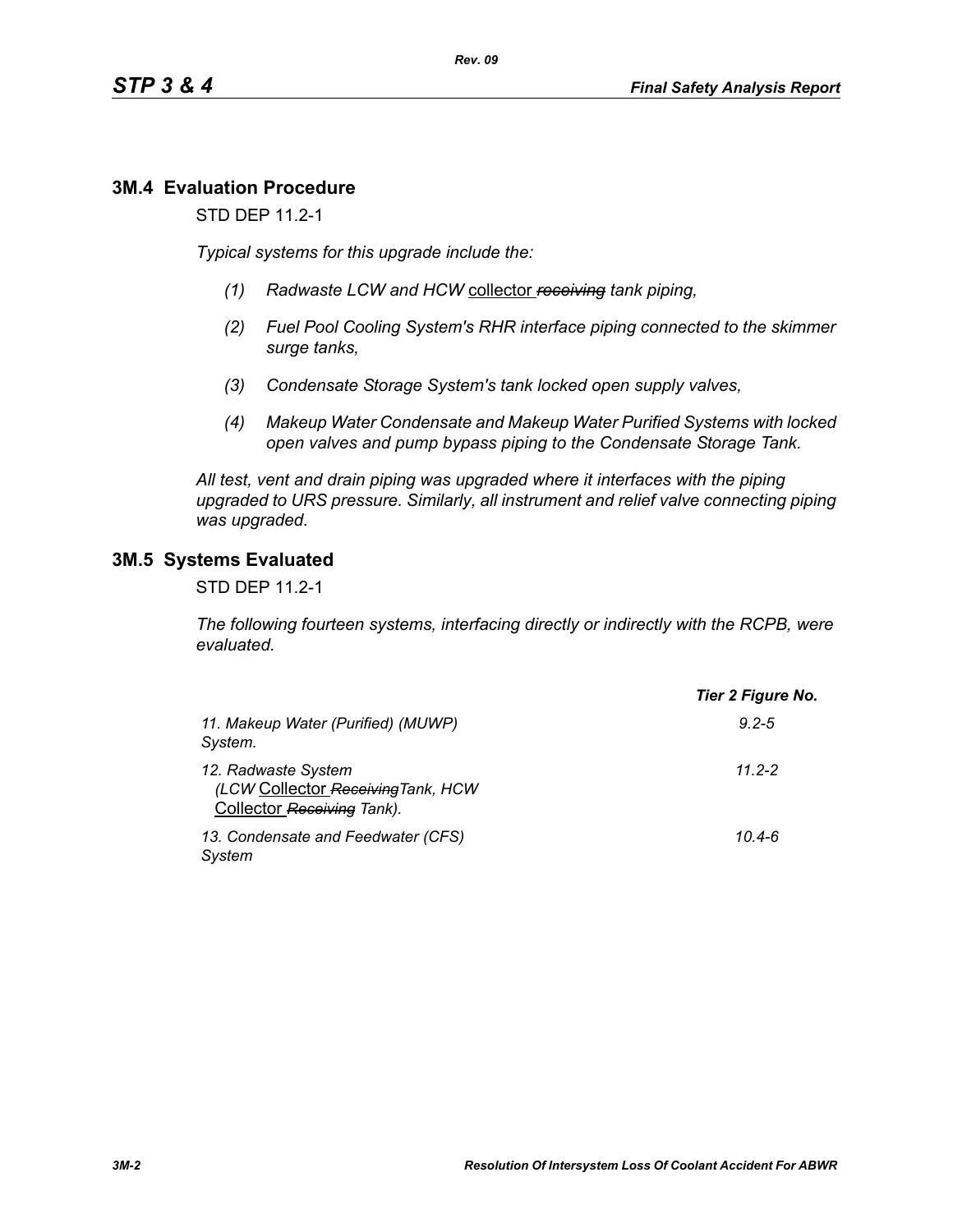### **3M.8 Results**

STD DEP T1 2.4-3

STP DEP 11.2-1

*The results of this work are shown by the markups of the enclosed P&IDs, which are Tier 2 figures. The affected sheets are listed below*

| <b>System</b>                                                                                                                  | Tier 2<br><b>Figure No.</b> | <b>Affected Sheet Nos.</b> |
|--------------------------------------------------------------------------------------------------------------------------------|-----------------------------|----------------------------|
| 1. Residual Heat Removal (RHR) System                                                                                          | $5.4 - 10$                  | 1, 2, 3, 4, 6, 7           |
| 2. High Pressure Core Flooder (HPCF)<br>System                                                                                 | $6.3 - 7$                   | 1, 2                       |
| 3. Reactor Core Isolation Cooling (RCIC)<br>System                                                                             | $5.4 - 8$                   | 1, 3                       |
| 4. Control Rod Drive (CRD) System                                                                                              | $4.6 - 8$                   | 1, 3                       |
| 5. Standby Liquid Control (SLC) System                                                                                         | $9.3 - 1$                   | $\mathcal I$               |
| 6. Reactor Water Cleanup (CUW) System                                                                                          | $5.4 - 12$                  | 1, 3                       |
| 7. Fuel Pool Cooling and Cleanup (FPC)<br>System                                                                               | $9.1 - 1$                   | 1, 2                       |
| 8. Nuclear Boiler (NB) System                                                                                                  | $5.1 - 3$                   | 1, 5                       |
| 9. Reactor Recirculation (RRS) System                                                                                          | $5.4 - 4$                   | $\mathcal I$               |
| 10. Makeup Water (Condensate) (MUWC)<br>System                                                                                 | $9.2 - 4$                   | 1                          |
| 11. Makeup Water (Purified) (MUWP)<br>System                                                                                   | $9.2 - 5$                   | 1, 2, 3                    |
| 12. Radwaste System (LCW<br>CollectorReceiving Tank, HCW<br>CollectorReceiving Tank)                                           | $11.2 - 2$                  | 1, 3, 7                    |
| 13. Condensate and Feedwater (CSF)<br>System                                                                                   | $10.4 - 6$                  |                            |
| 14. Sampling (SAM) System<br>Also, see Attachment A for more detail.                                                           |                             |                            |
| The design pressure of the following two tankstank was upgraded as a result of the<br>evaluations performed in Attachment 3MA. |                             |                            |

*SLC test tank RCIC turbine barometric condenser tank*